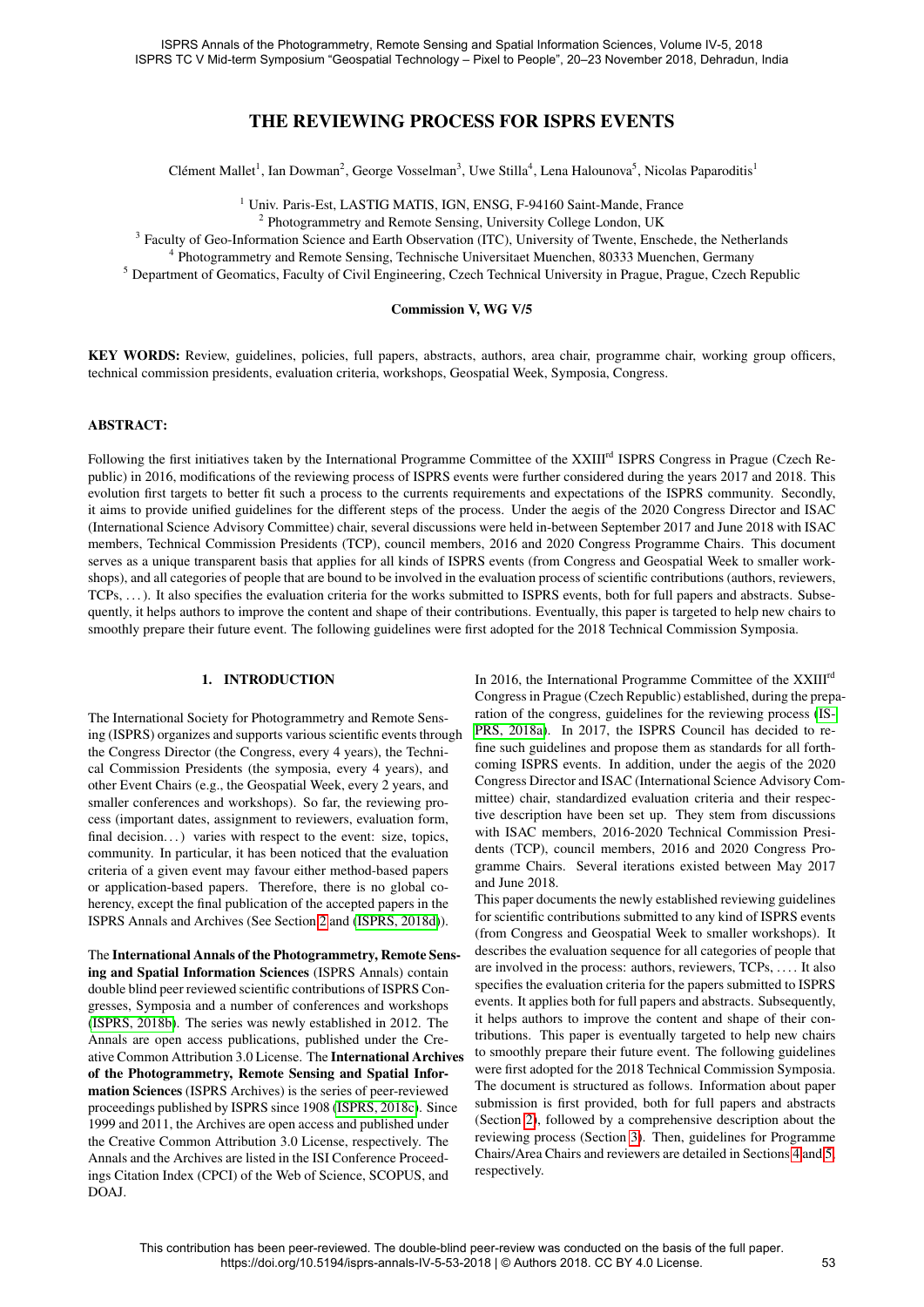### 2. SUBMISSION PROCEDURE

<span id="page-1-0"></span>The aim of this section is two-fold. First, it presents the ISPRS framework for the evaluation process (publication, deadlines, criteria). Secondly, it explains what is expected from an author during the submission and evaluation processes. The new criteria (and their description provided in the review form of each ISPRS event) are targeted to be applicable both to "methods" and "application" papers, and to avoid favouring one of these two categories. We provide these criteria for the sake of transparency and in order to help the authors better shaping their contribution prior to submission. Templates for the papers to be submitted can be found on the ISPRS website [\(ISPRS Congress Programme Com](#page-5-4)[mittee, 2016\)](#page-5-4). The details of the Technical Commissions and the Working Groups are provided in the following web page: <http://www2.isprs.org/commissions.html>.

#### 2.1 Full papers

2.1.1 Explanation. A submitted full paper will undergo a double blind review. The paper should be anonymous. It is recommended to mention in which Working Group the authors believe it best fits into. Based on the evaluations provided by all persons involved in the decision process (see Section [3.1\)](#page-2-1), authors will be notified about acceptance or rejection. Accepted papers will be published either in the ISPRS Annals or in the ISPRS Archives, depending on their quality (very good or correct, respectively). The decision is taken by the chair(s) of the scientific committee of the event (see below). This committee also decides whether the contribution, if accepted, is presented in an oral or an interactive session. More details are provided in Section [3.1.](#page-2-1) They will also be specified on the website of the corresponding event.

2.1.2 Tentative deadlines. The following schedule is provided so as to let the authors know approximately the time range of each step of the submission/reviewing process. Each Event Chair can modify this schedule, depending on the date of the event and potentially temporal conflict with other ISPRS events and non-ISPRS conferences with close topics and/or similar communities.

- Full paper submission: 4-5 months before the event, depending on the expected total number of submissions;
- Notification of acceptance: 2 months later;
- Camera-ready paper due: 1 month later;
- Early-bird registration: close to the camera-ready deadline.

2.1.3 Evaluation criteria. Each author should take into account that reviewers will look for answers to the questions inserted in the review form. The evaluation sheet is composed on two main parts: (1) an overall recommendation score (40-50% of the total, depending on the event), and (2) a list of criteria (50-60% of the total), for which each reviewer should provide a score and a detailed evaluation (see Section [5\)](#page-4-0). These questions are provided in Section [2.3.](#page-2-2) The advantage of such a list is that all criteria are of similar importance. They should be weighted equally so as to provide a final mark that is consistent whatever the scope of the paper (method-driven or application-driven).

The overall recommendation (and the associated confidence score) and the technical evaluation of all the reviewers are taken into account so as to first decide for acceptance/rejection, and then, for accepted papers, for oral or interactive presentation. More details are provided in Section [3.1.](#page-2-1)

# 2.1.4 Policies

- By submitting a paper, the authors agree to the review process.
- The authors should avoid providing information that may identify themselves in the main body of the paper, as well as in the acknowledgements (e.g., co-workers and grant IDs). If a different paper of the authors is cited, anonymity should be preserved.
- By submitting a paper, the authors acknowledge that it has not been previously submitted in a similar shape in any peer reviewed conference. Besides, no similar paper can be submitted to another conference during the review period. Violation of these conditions leads to rejection. The submission to non peer reviewed public repositories like arXiv is nevertheless allowed. Duplication publications and plagiarism are major concerns for the ISPRS community [\(Lichti,](#page-5-5) [2018\)](#page-5-5): the ISPRS journals and most of the ISPRS events adopted plagiarism detection softwares.
	- The definition of a "similar shape" is based on the [IS-](http://www.isprs.org/documents/orangebook/app4.aspx)[PRS policy on pre-prints in public repositories](http://www.isprs.org/documents/orangebook/app4.aspx) ([\(IS-](#page-5-0)[PRS, 2018d\)](#page-5-0), Sections 3 and 4) and is also subject to the assessment of the chair(s) of the scientific committee.
	- Any submission should not have strong overlap with prior papers and other concurrent submissions.
	- The authors can contact the chair(s) of the scientific committee for borderline cases, prior to submission.
- By submitting a full paper, the authors agree that if the paper is accepted, at least one of the authors will register for the event (before the early-bird deadline), pay the registration fee, and present the paper there. Otherwise, the paper will not be included in the ISPRS Annals or Archives.

#### 2.2 Abstracts

2.2.1 Explanation. Submitted abstract is reviewed. The paper can be anonymous, depending on the policy of the event. It is recommended to mention in which ISPRS Working Group the authors believe it best fits into. Based on the evaluations provided by all persons involved in the decision process, authors will be notified about acceptance or rejection. If accepted, final paper will be published in the ISPRS Archives. The scientific committee also decides whether the contribution falls into an oral or an interactive session (see Section [3.1\)](#page-2-1). One should note that an increasing number of Event and Programme Chairs favour full paper submissions: they use the rule that papers accepted on an abstract basis will only be presented in interactive sessions. This rule is set up independently for each event.

2.2.2 Tentative deadlines. The following schedule is provided so as to let the authors know approximately the time range of each step of the submission/reviewing process. Similarly to events based on full paper submission, the following schedule can be modified by the Event Chair(s).

- Abstract submission: 3-4 months before the event depending on the expected total number of submissions;
- Notification of acceptance: 1 month later;
- Full paper due:  $1/1.5$  month later;
- Early-bird registration: close to the full paper deadline.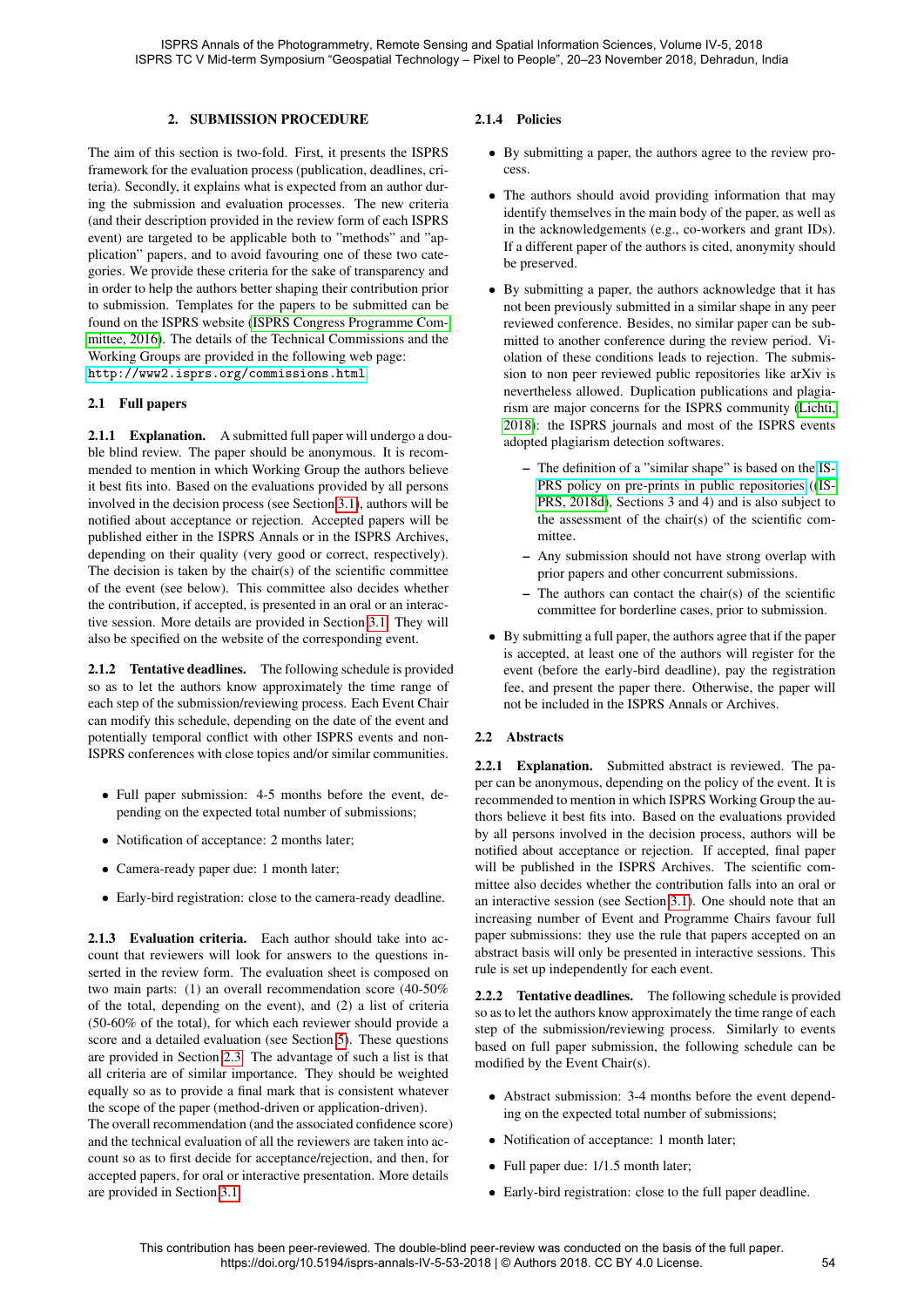2.2.3 Evaluation criteria and policies Each author should take into account that reviewers will look for answers to the questions inserted in the review form. The overall framework is the same as for full papers (details in Section [2.3\)](#page-2-2): an overall recommendation accompanied with a list of equally weighted questions. However, the questions are specific to abstract-based submissions.

By submitting a paper, the authors agree to the review process and to upload a full paper if the paper is accepted. At least one of the authors will register for the event (before the early-bird deadline), pay the registration fee and present the paper there. Otherwise, the paper will not be included in the ISPRS Archives.

# <span id="page-2-2"></span>2.3 Reviewer questions

Five main questions compose a review form for ISPRS events. The criteria slightly differ depending whether a full paper or an abstract is submitted.

# • Innovation:

- Full paper: Does the paper contain original/innovative work (on theory and/or methods and/or applications)? Has related work been properly credited?
- Abstract: Does the abstract indicate original/innovative work (on theory and/or methods and/or applications)? Is there any mention of existing approaches?

# • Scientific formulation:

- Full paper: Are the hypothesis clearly stated? Are the research questions correctly formulated? Are the employed methods appropriate? Are equations / methodological framework correctly presented / justified?
- Abstract: Is the abstract informative? Does it contain information about the hypotheses, the research questions, the methods employed and their relevance?
- Experiments and validation:
	- Full paper: Do the authors properly reflect on the achieved performance of the proposed methods or procedures? Are facts and interpretation duly separated? Are results assessed in a qualitative and quantitative way? Are the interpretations and conclusions justified by the data?
	- Abstract: Do the authors properly reflect on the expected performance of the proposed methods or procedures?
- Relevance: Does the subject fit within the call for papers? Do the results have a practical relevance? Will results impact other research?
- Presentation:
	- Full paper: Is the paper well written and well structured? Are figures well readable? Are the references complete? Is the paper formatted according to the author guidelines?
	- Abstract: Is the abstract well written? Do the authors provide some references and an illustration of their work? Is the abstract formatted according to the author guidelines?

# 2.4 Number of submissions per author

There is no limit for the number of submissions per submitter and per co-author. However, there is a limit on the registration level: one presented paper should correspond to one registration fee. If there is no corresponding registration for a given paper, it will not be included in the ISPRS Annals or in the ISPRS Archives.

# 2.5 Issues

For all issues, including a possible conflict of interest during the reviewing process, the rules of the ISPRS Orange Book apply. (<http://www.isprs.org/documents/orangebook/app4.aspx>).

# 3. THE REVIEWING PROCEDURE

# <span id="page-2-1"></span><span id="page-2-0"></span>3.1 Organization

The evaluation process is traditionally organised with a 4-level structure, under the control of the scientific responsible of the event. The latter one is generally either the Programme Chair(s) or directly the Event Chair(s). Such an organization has been adopted by many computer science communities and scientific societies in the last two decades: e.g., image processing, computer vision, computer graphics, machine learning, IEEE, ACM, EURASIP [\(Hinckley, 2015,](#page-5-6) [CVPR, 2018,](#page-5-7) [MICCAI, 2018,](#page-5-8) [Shah](#page-5-9) [et al., 2017,](#page-5-9) [NIPS, 2018\)](#page-5-10). The four levels are:

- (i) The authors, who submit a contribution with a topic that fits to one or several ISPRS working groups (WG, see ISPRS website for more details).
- (ii) The reviewers, that evaluate these contributions following a list of criteria. This list is now the same whatever the event (see Section [2.3\)](#page-2-2).
- (iii) The Area Chairs (AC), that select qualified reviewers and take preliminary acceptance/rejection decisions for papers in which they are experts. AC are often the officers of the WG related to the submission<sup>[1](#page-2-3)</sup>. They also carefully read the papers and animate a discussion phase after a first round of review, in addition to the review collection process (see [\(CVPR, 2014\)](#page-5-11) for more details). For events with a significant number of papers, it may be necessary to have more AC than current WG officers.
- (iv) Eventually, the Programme Chair (PC), that first assigns papers to the Area Chairs and ensures a homogeneous repartition of papers between AC. Then, the PC checks whether papers are consistently, fairly, and timely evaluated. The PC ensures the harmonization between all AC. The PC is responsible in building the scientific programme, and, most of the time, takes final decision, based on AC recommendations. Details are provided in Section [4.](#page-3-0)

# <span id="page-2-4"></span>3.2 Event specificities

The generic *"author*←*reviewers*↔*area chairs*↔*programme chair"* sequence is modified as follows depending on the ISPRS event:

<span id="page-2-3"></span> $1$ For the 2016-2020, the 5 Technical Commissions are composed of 56 Working Groups with 212 officers in total.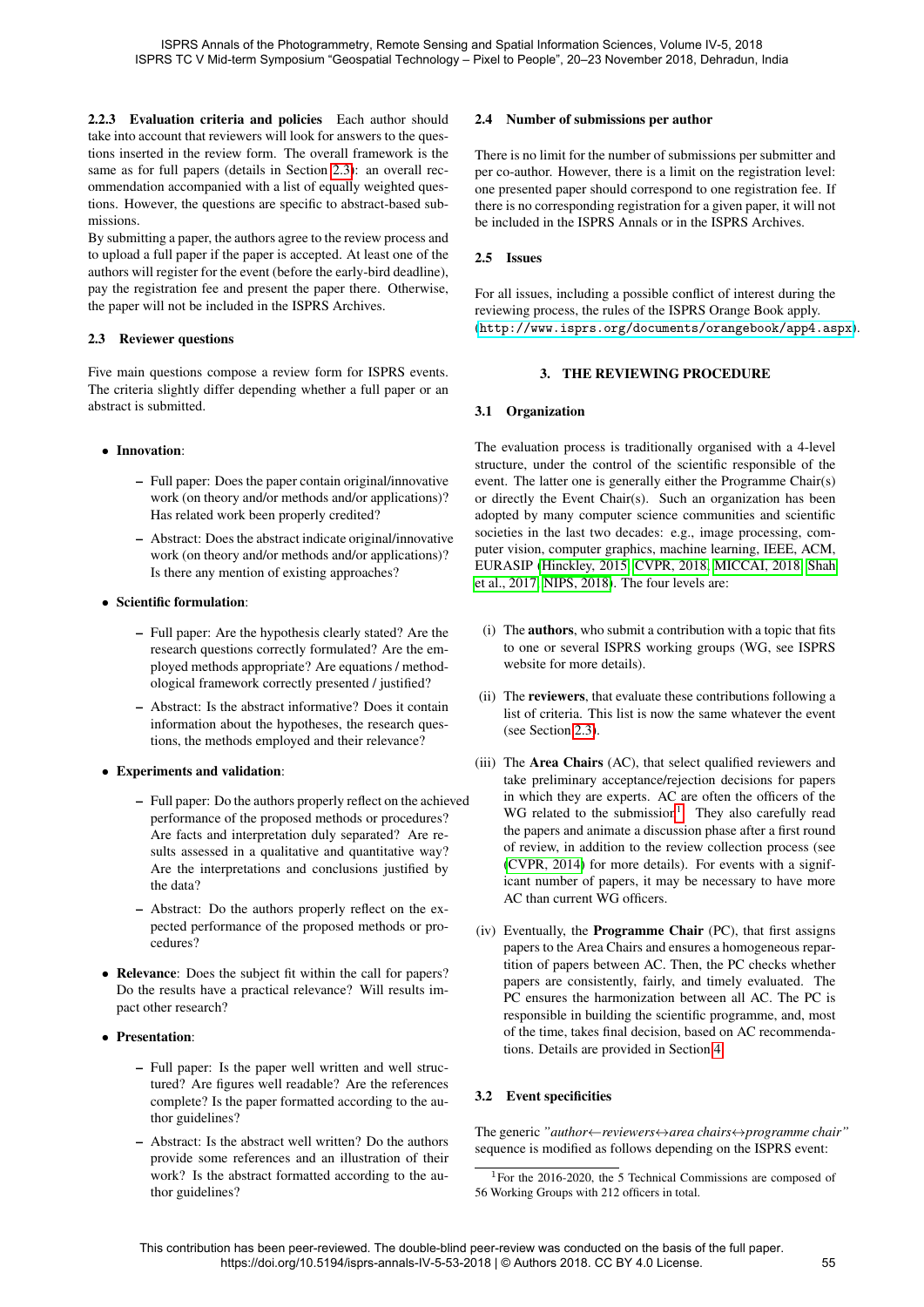- Congress: Technical Commission Presidents act as Programme Chairs for their own commission. They assign the papers to AC, interact with them for consolidating the reviews, and take the acceptance/rejection decision. AC are selected among WG officers and external experts if required. Subsequently, the Congress Programme Chair only builds the final programme (*oral/interactive sessions*, *long/short presentation*), both in accordance with the 5 TCPs and by taking into account the other existing sessions (special and thematic sessions).
- Symposia: TCP act both as Event and Programme Chairs. Similarly to congresses, the reviewer list is mainly composed of WG officers, complemented with additional experts.
- Geospatial Week (GSW): the various events are run independently. Therefore, the Event Chairs are their own Programme Chairs and take both *acceptance / rejection* and *oral / interaction presentation* decisions. The area chair level is most of the time maintained only for large events where AC perform both review and review consolidation (e.g., Laserscanning, Silvilaser, UAV-g). Each Event Chair selects the AC. Similarly to congresses, the GSW director (or the GSW Programme Chair) ensures a smooth coordination and scheduling between events but do not intervene in the review process.
- Conferences and workshops(out of the GSW): events chairs act as programme chairs. The area chair level is most of the time removed.

Event/Programme Chairs can additional decide to set up a bidding phase for their event. In such a case, experts have access to either the full list of papers or the list of papers that fall into their domain. Then, they can label their willingness to review these papers. The taxonomy can be for instance: "Yes/Eager to", "Willing", "In a pinch", "No". The final paper assignation is partly based on such a labelling, in a global optimization procedure.' Similarly, a rebuttal phase can be established. Reviews are released to the authors that have the possibility to answer to reviewers' comments in a concise way and in a short period of time (often 1 week). The rebuttal letter is included in the subsequent discussion phase between reviewers and area chairs and, consequently, in the final decision process.

# <span id="page-3-0"></span>4. GUIDELINES FOR PROGRAMME CHAIRS AND AREA CHAIRS

### 4.1 Workflow

We distinguish 2 cases: large and small events. Large events involve Area Chairs in-between Programme Chairs and reviewers (see above). These events are likely to correspond to ISPRS congresses and symposia. GSWs fall into the second category since each event hosted within the GSW framework is independent.

Case 1: Large events (involvement of area chairs)

• PC assign papers to an AC. The AC are often Working Group officers, and the authors select the WG their paper fall into. Thus, this step often only consists in assigning a paper to a short list of 3-5 AC.

- AC are responsible for fast checking the papers, assigning reviewers and collecting the reviews for papers assigned to them, and for making a preliminary decision. The AC do not make reviews themselves: they make their decision based on the collected reviews, and their own opinion on the quality of a paper. In this decision making, the AC officers can ignore reviews of a poor quality (e.g., missing motivation for negative assessments, sparse comments). They are asked to take position if reviewers expressed contradicting views on the quality of a paper. In such a case, they can even ask for emergency reviews.
- AC should report any conflict of interest as soon as possible, so that PC can transfer papers to another AC.
- PC check the preliminary decisions of the AC and make the final decision. PC can involve another AC for decision taking if necessary.
- PC decide whether the paper goes to an oral or an interactive session, based on AC recommendations. When cameraready papers are submitted, PC check whether papers are layed out in line with the ISPRS template (Section [2\)](#page-1-0).
- All accepted papers are checked and formatted by Copernicus for referencing and publication on ISPRS website. Copernicus GmbH is the proceeding publisher for ISPRS Annals and Archives.

# Case 2: Small events

- PC fast check the papers, assign reviewers, collect the reviews, and make a decision. The PC do not make reviews themselves: they make their decision based on the collected reviews and their own opinion on the quality of a paper. In this decision making, the PC officers can ignore reviews of a poor quality (e.g. missing motivation for negative assessments), and take a decision even if reviewers expressed contradicting views on the quality of a paper. Emergency reviews can be requested.
- If there are multiple PC for the same event, any paper handled by a PC with a conflict of interest should be transferred to another PC.
- If a single PC exists, coupled with a relatively high number of papers, then a limited number of AC (e.g.,  $\langle 10 \rangle$ ) can be selected by the PC.
- When camera-ready papers are submitted, PC check whether papers are layed out in line with the ISPRS template.
- PC send all accepted papers to Copernicus for referencing and publication on ISPRS website.

# 4.2 Initial fast checks

Some authors may have selected the wrong session / Working Group / Technical Commission. Therefore, AC or PC check if the paper topic is appropriate. If not, it should be reassigned by (one of) the PC or the Event Chair. If the PC/AC considers the paper inappropriate for a specific topic/TC, they assign the paper to another TC/AC. It may happens for congresses and symposia. For the specific case of the GSW, transfer between events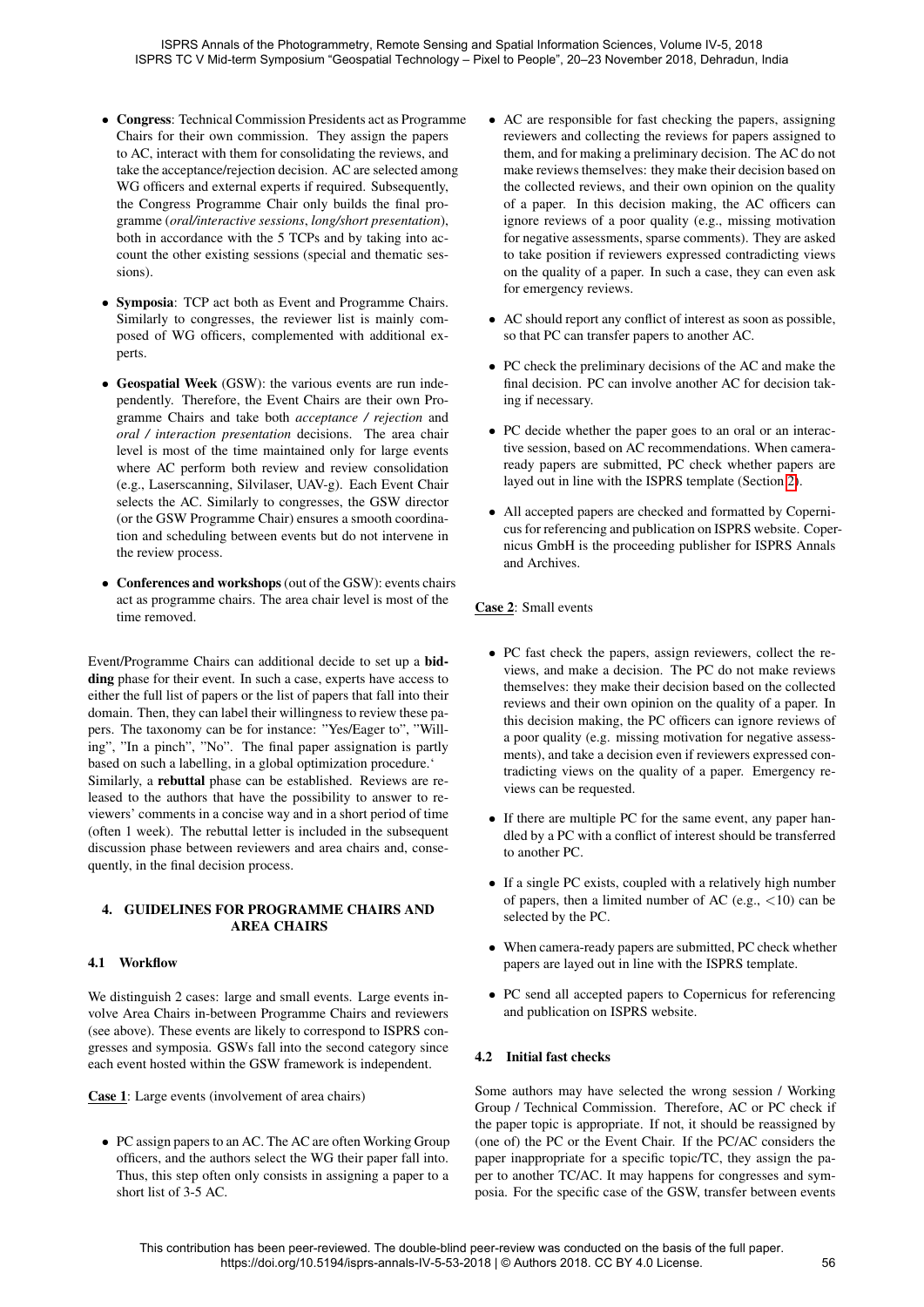can be proposed to the authors for a more adequate paper handling. PC/AC also check whether the paper is anonymous. If not, they ask the author to upload an anonymised version. PC/AC eventually briefly check whether the paper was edited based on the ISPRS template and are that it is readable (encoding, corrupted PDF). If the paper is not readable or obviously not correctly formatted (e.g. one-column format, wrong reference style, over-length), they ask the author to upload a corrected version in good time. Papers presenting a conflict of interest are re-assigned to another PC/AC.

### 4.3 Reviewing process

The PC/AC decide the number of reviewers that should be invited per paper. This number should be constant per event (2-4) but cannot be guaranteed (due to missing reviews in particular). This number depends on the length of the papers and the size of the programme committee of the event [\(Price and Flach, 2017\)](#page-5-12). PC/AC then assign reviewers for every paper. PC/AC do not review the papers of their topic themselves. They are supposed to read the papers on which they need to make a preliminary decision. If the number of papers in a topic is too large (e.g., more than 10), the AC can ask the PC to appoint additional area chairs and reassign some of the papers to them.

Most of the time, PC/AC decide themselves who are the most adequate reviewers for each paper. The assignment process can be made easier with a bidding procedure (Section [3.2\)](#page-2-4), and more recently with automatic tools such as the Toronto Paper Matching system [\(Charlin and Zemel, 2013\)](#page-5-13). Such solutions are not fully satisfactory since it remains difficult to satisfy *fairness*, *expertise*, and *interest* constraints for everybody at the same time [\(Karimzadehgan and Zhai, 2009,](#page-5-14) [Long et al., 2013\)](#page-5-15).

PC/AC monitor the reviewing progress and timely invite additional reviewers if reviews are expected to be late or unavailable. If a submitted review has a very low quality, PC/AC can invite additional reviewers. AC can be reviewer for papers of other topics, but should consider whether they can complete the reviews in time along with the work for their own WG.

### 4.4 Decisions

The AC discuss each paper and make their decision based on the collected reviews and their own opinion on the quality of a paper. In this decision making, AC can ignore reviews of a poor quality and can be asked to take position if reviewers expressed contradicting views on the quality of a paper. Possible decisions are *Accept for Annals* (limited to the best rated full papers), *Accept for Archives* (full papers and abstracts), and *Reject*. Whether an accepted paper will be presented in an oral or poster session is decided later (decision of the Programme Chair). However, AC can give their point of view. For *Case 1* only, PC check the preliminary decisions of the AC and make the final decisions. To avoid any conflict of interest, final decisions on papers with PC (co-)authorship will be made by other PC if possible. Decisions are eventually communicated to the authors.

### 4.5 Deadlines

The assignment to AC is performed within 1 week after the submission deadline. Initial check is done immediately after the assignment (*Case 1*) or after submission deadline (*Case 2*). For *Case 2*, it can even be performed on-the-fly during the submission period. Assignment to reviewers should be done 1 week later. It can be extended to 2 weeks if a bidding procedure is decided. Full paper and abstract reviews are approximately due 4-6

weeks and 2-3 weeks later, respectively, depending on the time allocated by the PC. Preliminary decision by AC and potentially additional AC involved (*Case 1*) is provided 1 week later. Final decision happens 1 week later, immediately followed by the notification of acceptance.

## 5. GUIDELINES FOR REVIEWERS

# <span id="page-4-0"></span>5.1 Policies

Reviewers should preserve their anonymity. The Conference Management System in which the authors uploaded their contribution already ensures that reviews are blind. The authors should avoid providing any hint about who they are: names, affiliations, reference to papers and projects, acknowledgement should be omitted. Reviewers have the responsibility to keep the submissions confidential, including papers rejected from the event it has been submitted to. If reviewers are assigned a paper with a possible conflict of interest, they should return the paper immediately to their Area Chair or Programme Chair.

Details about the review procedure and the ISPRS policy on preprints in public repositories are available at the following link: <http://www.isprs.org/documents/orangebook/app4.aspx>. Citations to these papers are not required and such reference omission is not ground for rejection.

Reviews are available to other reviewers, AC, PC, and the authors of the papers. Only few conferences have decided to adopt the open-review strategy: the comments are publicly available, and the authors can provide continuous feedback during the evaluation time frame (see for instance [\(ICLR, 2018\)](#page-5-16)). Pros and cons exist; the impact of such an innovation compared to the standard double blind peer review has not been assessed so far [\(Soergel et](#page-5-17) [al., 2013,](#page-5-17) [Walker and Rocha da Silva, 2015\)](#page-5-18).

# 5.2 Full papers

In addition to rating the papers according to the five criteria (see Section [2.3\)](#page-2-2), reviewers are asked to explain their evaluation in a detailed and clear manner and justify the above scores. The comments should be specific since discussions are more helpful than scores, both for authors and for the final decision. We recommend to point out strengths and weaknesses of the submitted contribution. In addition, reviewers should provide suggestions for improvement for the camera-ready paper and use an objective and constructive writing style. References to significant missing papers should be provided, excluding as much as possible papers from reviewers' group and their close collaborators.

Minor comments should also be provided (typos, erroneous sentences, additional references to be added, problems with the paper format) since authors are bound not to proof read their paper before sending their camera-ready version (due to limited time frame).

Innovation and stimulation are core elements in an ISPRS event. Acceptance or rejection decisions should not be advocated solely by the performance of the proposed methods. It is not mandatory for the authors to propose methods that exceed the accuracies of the state-of-the-art or that have been tested on specific benchmark datasets. Nevertheless, papers should be technically correct and should propose a contribution to their field.

### 5.3 Abstracts

Once accepted, abstracts will not be reviewed again. Therefore, the degree of maturity of the work should be clearly assessed in